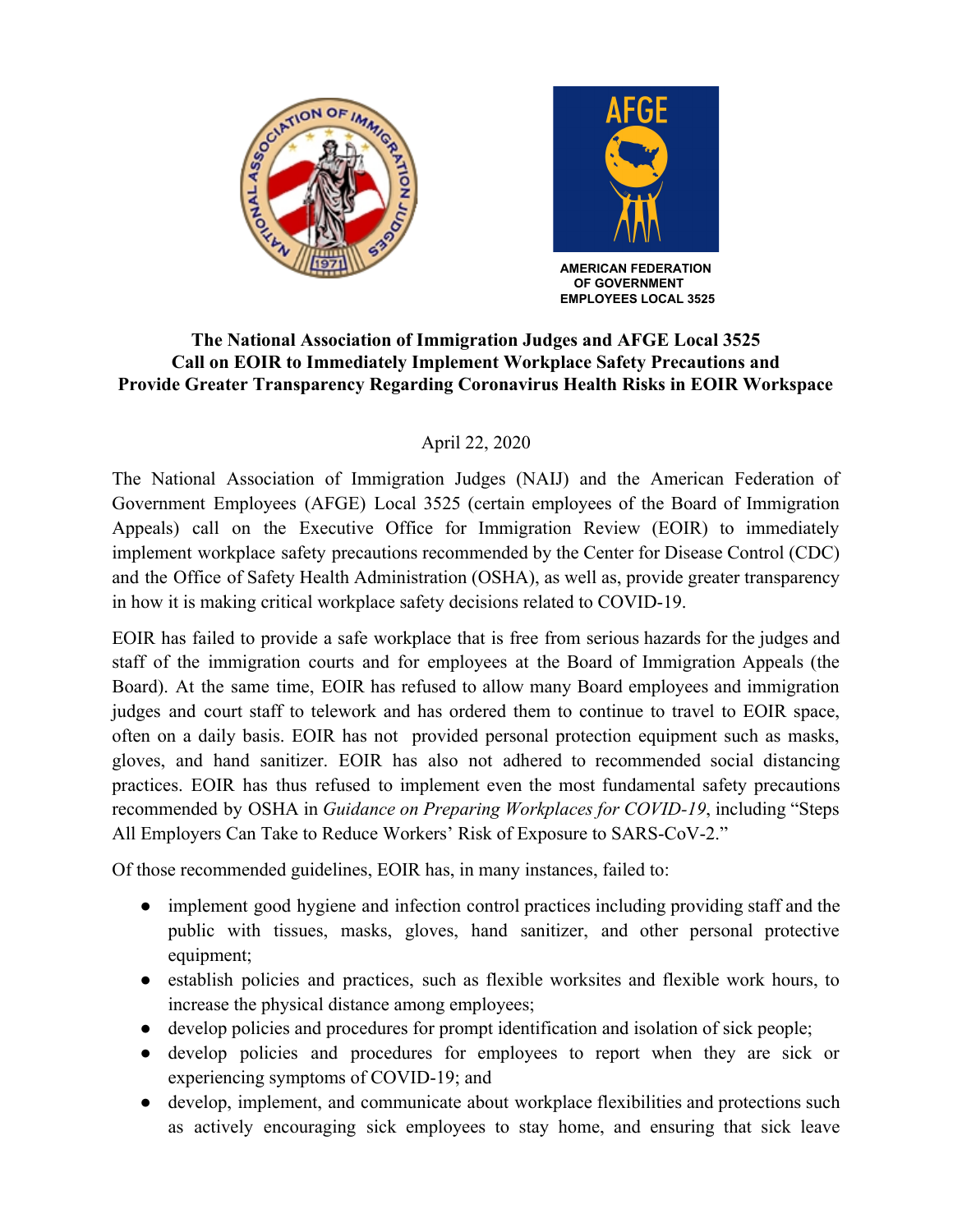policies are flexible and consistent with public health guidance and that employees are aware of these policies.

EOIR has also refused to follow CDC guidance on cleaning EOIR workspace after COVID-19 exposure incidents as set out in the CDC's *Cleaning and Disinfection for Community Facilities.* For example, the CDC recommends waiting a minimum of 24 hours before beginning cleaning and disinfection, but often EOIR space is cleaned and reopened within 24 hours of a symptomatic individual's last contact with the space.

EOIR's failures in providing a safe working environment are accompanied by a stunning lack of transparency about incidents of COVID-19 exposure in EOIR workspace and what actions EOIR has taken (and not taken) to address these incidents. Employees have the right to know what hazards exist in the workplace and they have the right to know how to best protect themselves. The limited information provided by EOIR management lacks the necessary detail to allow employees to make crucial health decisions based on their individual health, living circumstances, and family obligations. This is particularly relevant given that the CDC reports an incubation period of between 2 and 14 days for the coronavirus and explains that the coronavirus can be transmitted through shared space after coming in contact with infected surfaces or objects.

For example, EOIR failed to provide timely notice to headquarters employees after learning of five instances of employees in building space testing positive for or presenting symptoms of COVID-19 between March 26, 2020, and April 16, 2020. In one case, EOIR declined to knowledge that Social Security Administration (SSA) employees in the same building were evacuated after one SSA employee began demonstrating COVID-19 symptoms. The employee later tested positive, and AFGE Local 3525 has since been notified that the employee has died. Although SSA employees have been prohibited from reporting to the building since March  $19<sup>th</sup>$ , certain Board staff have been required to report to the same building on a daily basis during the same time period.

The last four reported incidents at the Board have required the closure of floor space exclusively occupied by the Board. Yet, despite the serious safety concerns, most of the closures lasted less than 24 hours after a reported incident. In each case, management delayed notifying employees for extended periods ranging from multiple hours to, in some instances, a full day. This failure to report deprives staff from making informed decisions about whether to leave the premises or take other protective steps aimed at safeguarding their own health. EOIR management has not established operational procedures and has not maintained clear communications regarding workplace risks so that employees can be on notice to follow safety and health requirements.

Because of EOIR's failure to provide a safe workplace, numerous immigration judges and court staff and Board employees have been required to self-quarantine because of potential exposure, putting at risk their health and the health of their family members. In addition, more than half of the immigration courts nationwide have reported at least one instance of COVID-19 positive or symptomatic individuals in the workspace, resulting in not only continued spread of the virus but grave danger to the immigration judges, court staff, and greater community. EOIR has steadfastly refused to share information about these events with the public or its employee